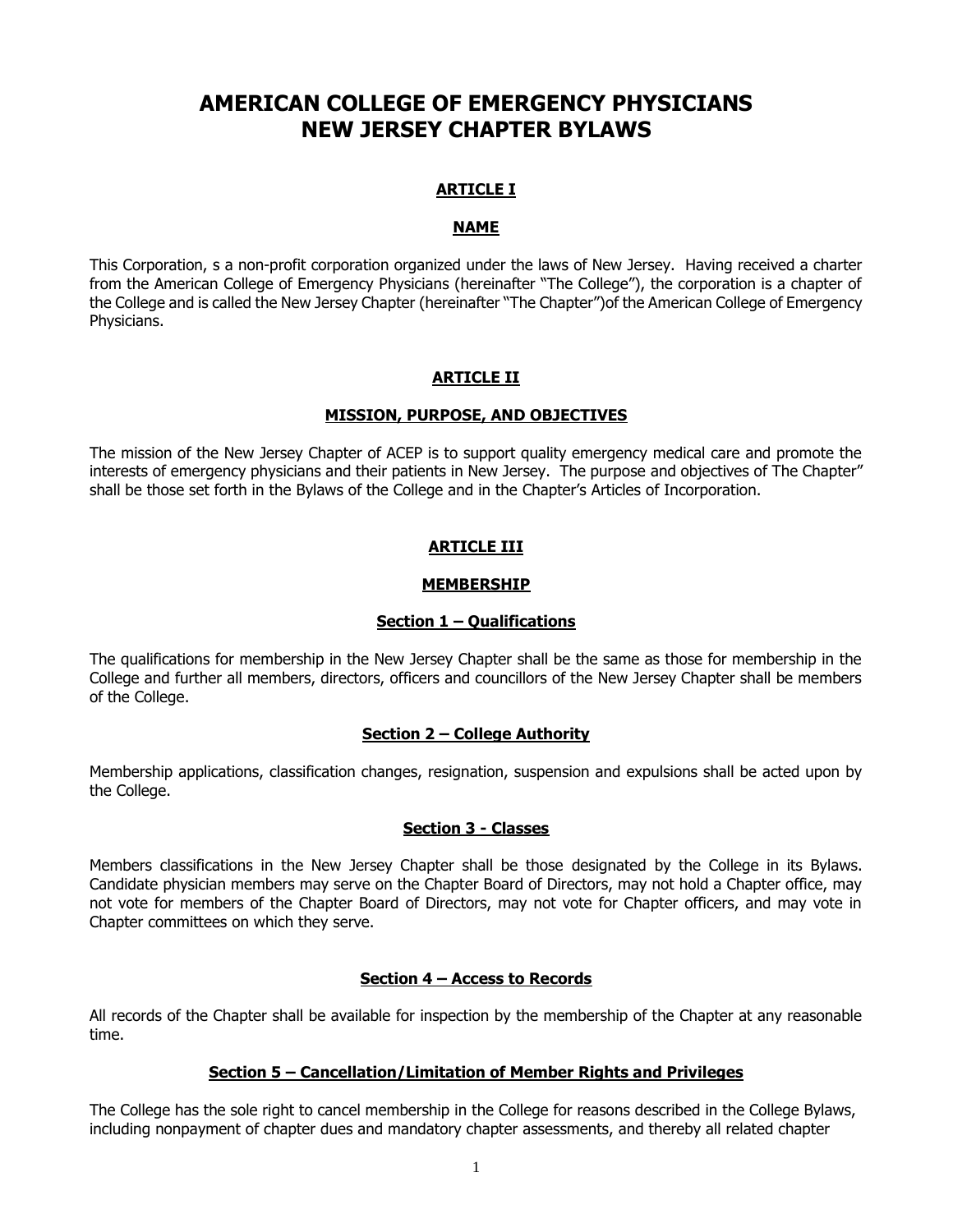memberships. Any member whose dues or assessments are unpaid at the time of the annual meeting shall be ineligible to vote or to hold office.

For proper cause other than nonpayment of dues or assessments, the Chapter may limit the rights and privileges of members at the chapter level.

# **ARTICLE IV**

### **DUES AND ASSESSMENT**

### **Section 1 – Dues**

Dues for the Chapter shall be determined by the Board of Directors.

### **Section 2 - Assessments**

Assessments may not be levied except by a majority vote of the members present at the annual meeting and then only if the recommendation for such assessment has been mailed to the membership at least 30 days before the meeting.

# **ARTICLE V**

### **GENERAL MEMBERSHIP MEETINGS**

### **Section 1 – Annual and Regular Meetings**

There shall be an annual meeting of the Chapter at such place and time as is ordered by the Board of Directors. Notice of such meeting shall be communicated in writing to each member not fewer than 10 nor more than 30 days before the time appointed for the meeting. The Chapter may hold regular meeting with similar notice requirements.

### **Section 2 – Special Meetings**

Other meetings of the Chapter may be held from time to time as determined by the Board of Directors. Notice of such meetings shall be communicated in writing to each member not fewer than 10 nor more than 30 days before the time appointed for the meeting. Notice must include the purpose of the special meeting and the methods of voting to be used at the meeting.

### **Section 3 – Quorum**

The members of the Chapter present at any meeting of the Chapter duly called shall constitute a quorum.

### **Section 4 – Notice**

The Chapter must communicate notice of membership meetings in writing to all members. Meeting notices must identify all methods of voting that will be used at the meeting.

### **Section 5 – Remote Communication Technology**

Any meeting of the membership and any actions taken physically in person therein, may be conducted using remote communication technology in conjunction with jurisdictional law.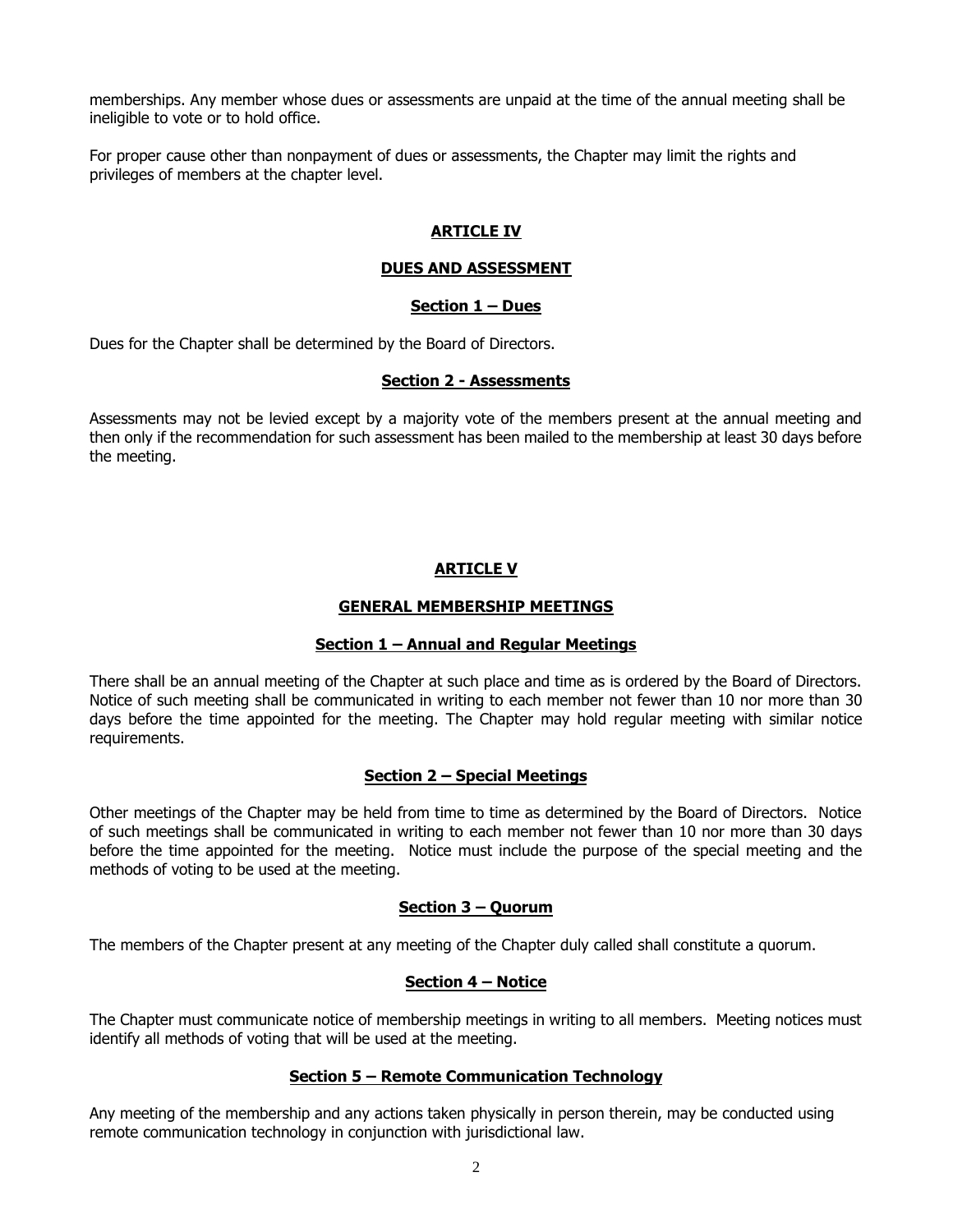#### **ARTICLE VI**

#### **BOARD OF DIRECTORS**

#### **Section 1 – Powers**

The Board of Directors shall have supervision, control, and direction of the affairs of the Chapter, including hiring and supervision of the Executive Director, shall determine its policies of changes therein within the limits of the bylaws, shall actively pursue its purposes and shall have discretion in the disbursement of its funds. It may adopt such rules and regulations for the conduct of its business as shall be deemed advisable, and may, in the execution of the powers granted, appoint such agents as it may consider necessary.

The act of a majority of directors who are present at a duly called meeting, at which a quorum exists, is the act of the Board, unless the Articles of Incorporation or these bylaws require the act of a greater number.

#### **Section 2 - Composition**

The Board of Directors shall be composed of 15 elected directors in addition to the Chapter's officers who have been elected through the officer track. Additionally, each Emergency Medicine Residency in New Jersey may appoint one resident representative. All regular physician member directors have the right to vote as directors. Candidate physician members are non-voting members of the Board.

### **Section 3 – Term of Office**

Elected directors shall serve a term of 3 complete years, the number of elected directors is determined by the position vacancies and shall be elected at each annual meeting by a majority of the votes cast by the general membership. Elected Directors may serve innumerable terms but must take one-year hiatus following 2 complete terms in succession. Candidate physicians serve a one-year term.

The terms of the board members, officers and committees shall run from July 1 of a respective year, and end on the next immediately succeeding June 30. All succession to Board of Directors, officers, and councillors occasioned by the expiration of respective terms shall occur on July 1 of each year.

### **Section 4A – Nomination and Election**

The Nominating Committee shall present to the Board a list of nominees for available elected Board positions at least 60 days prior to the date of the election. Nominees must be regular physician members in good standing. Nominations from the floor at the time of elections are allowed. Voting must be submitted electronically prior to the annual meeting. A majority of the legal votes cast by Chapter members voting elects the directors. Write in votes are allowed.

#### **Section 4B – Balloting Procedures**

On individual ballots, members must cast the same number of votes as the number of positions to be filled. When more candidates receive a majority of the legal votes cast than the number of positions to be filled, the candidates with the highest vote totals are elected. When all positions are filled but one and there are three or more candidates for the sole remaining position with none receiving a majority of the legal votes cast, only the two candidates with the highest vote totals remain on the next ballot. Ties are broken by revote.

### **Section 5 – Meetings**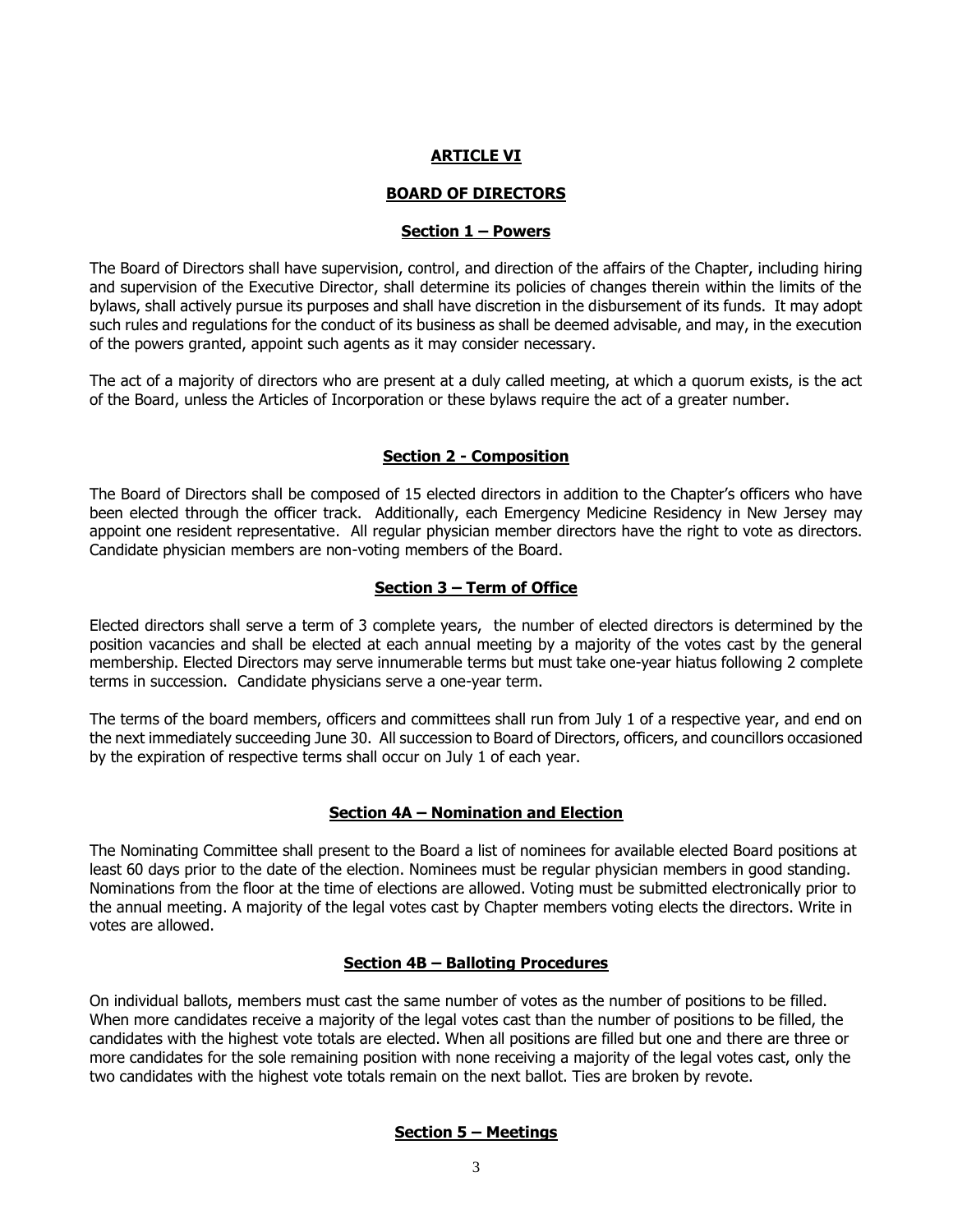The Board of Directors shall meet at least 3 times per year. Notice of all meetings of the Board of Directors shall be communicated in writing to each member at least ten (10) days in advance of such meetings. Unless prohibited by law, Board meetings may be conducted by telephone conference call. A majority of the Board shall constitute a quorum at any meeting of the Board.

The President or the Executive Committee, on 48-hours' notice and having the same quorum requirements, may call a special meeting of the Board.

Each member of the Board of Directors, including the elected directors, and the Chapter officers not explicitly elected to the Board, are expected to attend no less than one half of the meetings of the Board of Directors held in any one year. If any of the aforementioned members of the Board fails to attend at least fifty percent (50%) of the Board meetings it shall be deemed that such board member has given written notice of resignation, such resignation to be effective at the beginning of next Board meeting held following the end of the determination period. In this instance only, the Board shall have the prerogative of rejecting such resignation.

### **Section 6 - Removal**

Any director or officer may be removed from office by a three-quarters vote of the voting members present and voting at any meeting of the Chapter. A recall must be initiated by a petition signed by voting members present at that meeting. The number of signatures on the recall petition shall be no less than one-third of the number of votes cast at the meeting which the director was elected. Any vacancy created by a recall shall be filled by a majority vote of the voting members present and voting at the Chapter meeting at which the recall occurs. Nominations for any vacancy shall be accepted from the floor.

### **Section 7 – Resignation**

Any director may resign at any time by giving written notice to the President or to the Board of Directors. Such resignation shall take effect at the time specified thereof as determined by the President or the Board.

### **Section 8 – Vacancies**

Any vacancies that may occur on the Board by any reason may be filled by a majority vote of the remaining members of the Board for the unexpired term.

### **Section 9 – Remote Communication Technology**

Any meeting of the Board of Directors and any actions taken in person therein, may be conducted using remote communication technology in conjunction with any applicable jurisdictional law.

# **ARTICLE VII**

#### **OFFICERS**

#### **Section 1 – Officer Titles and Terms of Office**

The officers of the Chapter shall be the President, President-Elect, Secretary, and Treasurer. Each officer shall serve a term of 1 year and shall automatically assume the next higher leadership position. Also, the immediate Past-President shall be an officer of the Chapter and will step down as a member of the Board of Directors once his or her officer term is completed. Once in the officer track, an officer shall finish out through the Past-President year.

### **Section 2 Nomination and Election**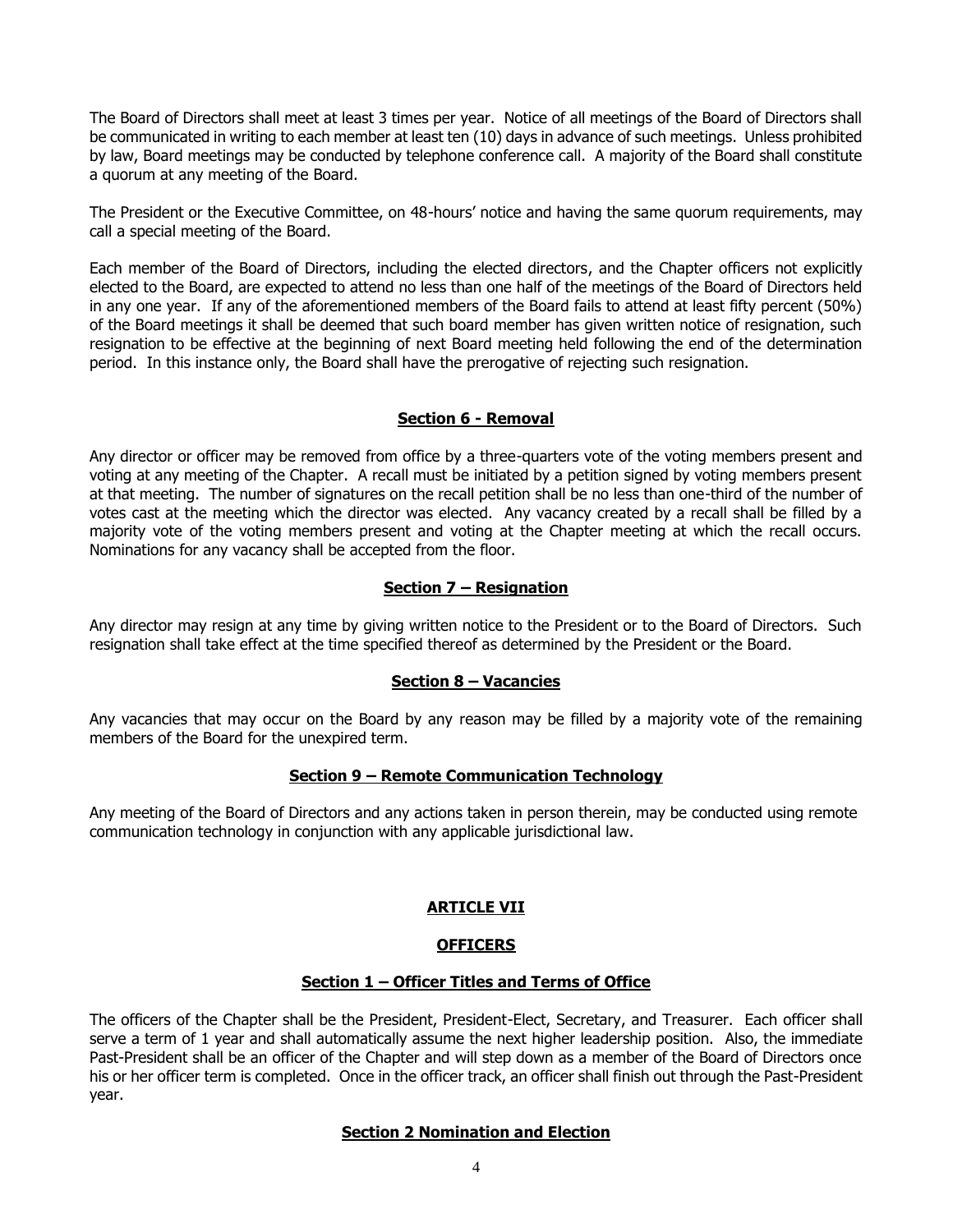Only members of the Board of Directors may nominate a candidate for Treasurer. Candidates for Treasurer must have completed at least two years of a Board of Director term. Election shall be by a majority vote of the members of the Board of Directors

### **Section 3 – Voting as a Director**

Each officer shall serve on the Board of Directors and has the right to vote as a director. In the instance of a tie vote, the President will be given two votes.

### **Section 4 - Duties**

The duties of the officers shall be as follows:

- a. The President shall be the executive officer of the Board of Directors. He or she shall preside over all meetings of the Chapter and the Board of Directors, and shall perform all duties as usually pertain to the office of the President. He or she shall be responsible for ensuring that all Chapter contracts with third parties contain a provision disclosing the fact that the Chapter is an entity separate and distinct from the College. The President shall be responsible for ensuring that the Chapter adheres to the policy governing the use of the mark of the College.
- b. The President-Elect in the absence of the President, shall preside at all meetings and perform such other duties as may be assigned by the President or the Board of Directors. The President-Elect shall, upon the expiration of his or her term, assume the office of President.
- c. The immediate Past-President, in the absence of both the President and President-Elect, shall preside at all meetings and perform such other duties as may be assigned by the President or the Board of Directors.
- d. The Secretary shall be responsible for creating and maintaining appropriate records of all Chapter activities. The Secretary shall be responsible for ensuring that the Chapter complies with the policy of the College.
- e. The Treasurer shall be responsible for creating and maintaining appropriate accounts and records of all Chapter finances. He or she shall also be responsible for ensuring that appropriate chapter reports are filed.

### **Section 5 - Removal**

Any officer may be removed from office by a three-quarters (3/4) vote of the Board of Directors. A majority vote of the Board of Directors shall fill any vacancy created by a recall.

### **Section 6 – Resignation**

Any officer may resign at any time by giving written notice to the President or to the Board of Directors. Such resignation shall take effect at the time specified herein or at the time of acceptance by the President or the Board.

### **Section 7 – Vacancies**

Vacancies which occur in the officership of the Chapter for any reason, other than recall, shall be filled by advancing the remaining officers to the next higher leadership position. The office of Treasurer shall then be filled by a majority vote of the Board of Directors.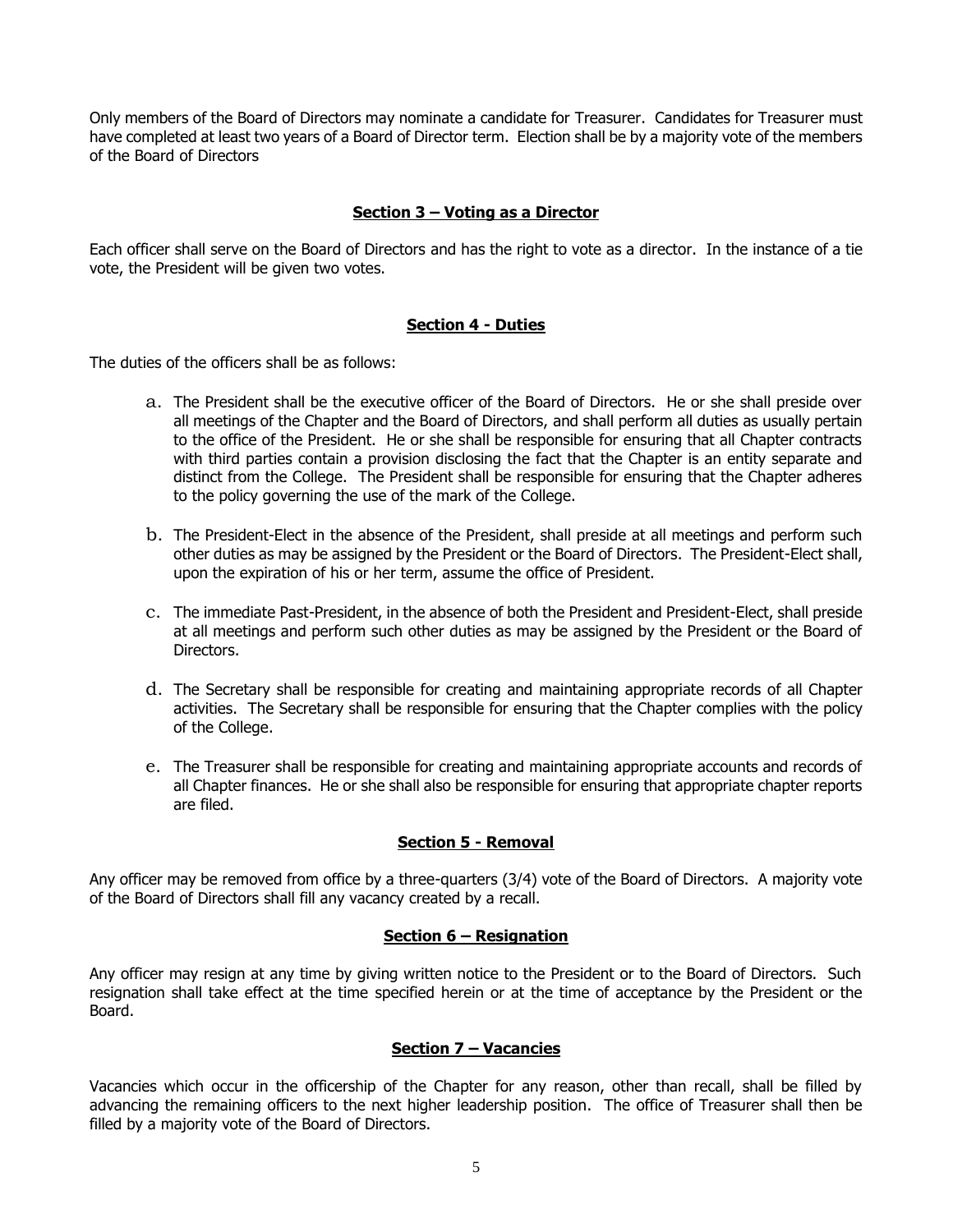# **ARTICLE VIII**

# **COUNCILLORS**

### **Section 1 - Allocation**

The College Bylaws determine Councillor allocation.

- a. The sitting President shall be appointed a councillor.
- b. At such time as the Chapter is eligible for more than one councillor, the President-elect and then the Immediate Past-President shall be appointed.

#### **Section 2 Terms of Office**

Councillors shall serve a term of one year. Councillors may serve an unlimited number of consecutive terms. Alternate Councillors may also serve an unlimited number of consecutive terms.

### **Section 3 – Nomination and Election**

Any additional Councillors either at-large or alternate shall be elected by the majority vote of the Board of Directors..

The President may appoint Alternate Councillors.

### **Section 4 – Removal**

A Councillor or Alternate Councillor may be removed from office by a three-quarters (3/4) vote of the Board of Directors. The Councillor will then be replaced by one of the alternates by majority vote of the Board.

### **Section 5 - Resignation**

Any Councillor or Alternate Councillor may resign at any time by giving written notice to the President or to the Board. Resignation takes effect immediately or at the time designated therein.

### **Section 6 – Vacancies**

Vacancies occurring in Councillor positions other than by removal shall be filled in a timely manner from among the alternates by appointment of the President.

### **ARTICLE IX**

#### **COMMITTEES**

With the exception of the Executive Committee, The President appoints annually all Chapter committee members and committee chairs unless they serve ex officio. All committee chairs are voting committee members.

The Executive Committee, chaired by the President and composed of President, President-Elect, Secretary, and Immediate Past President, has the authority, when a quorum defined as a majority of committee members exists, to act on behalf of the Board between meetings of the Board. The Board at its next meeting must ratify the action(s) of the Executive Committee; failure of ratification nullifies the action(s) taken by the Executive Committee.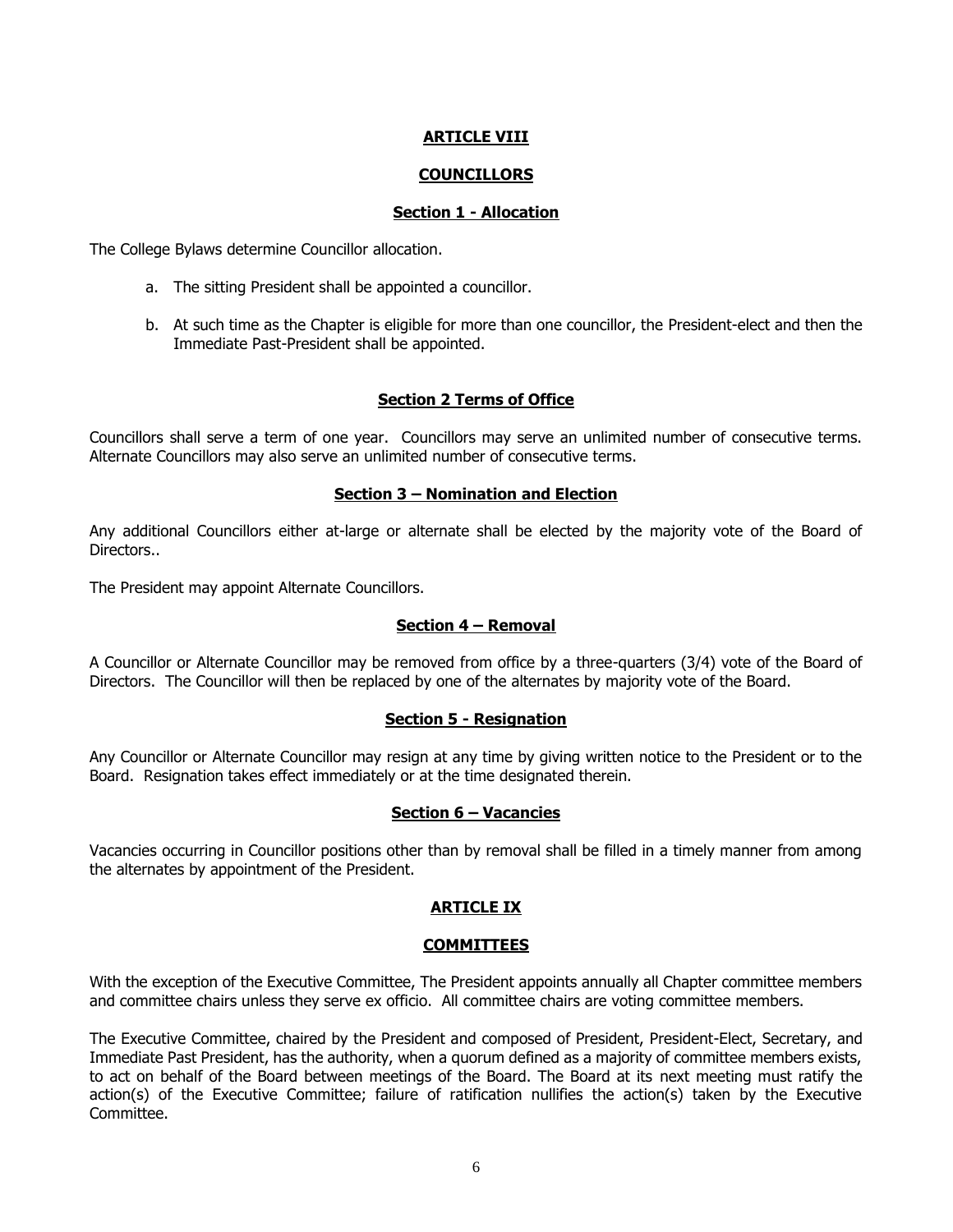The Nominating Committee, chaired by the Immediate Past President and composed of two Board of Directors, identifies nominees for the Board, the Chapter officers, and the Councillors and Alternate Councillors unless otherwise appointed or designated.

# **ARTICLE X**

### **VOTING AND PARLIAMENTARY AUTHORITY**

### **Section 1 - Mail Vote**

Unless prohibited by law, voting on any matter, including the election of directors or officers, may be conducted by mail, either by paper or electronically.

### **Section 2 – Voting Results**

A majority vote of legal votes cast by members voting on any issue or question under consideration at any meeting will constitute an affirmative decision on the issue.

# **Section 3 – Parliamentary Authority**

When not in conflict with these bylaws, the latest edition of The American Institute of Parliamentarians Standard Code of Parliamentary Procedure shall govern all Chapter meetings.

# **ARTICLE XI**

### **INDEMNIFICATION**

The Chapter indemnifies any and all individuals as determined by the Board of Directors, to include at a minimum, Chapter's directors or officers or former directors or officers against expenses actually and necessarily incurred by them in connection with the defense of any action, suit, or proceeding, in which they or any of them are made parties, or a party, by reason of having been directors or officers or other individuals as the Board deems appropriate of the Chapter, except in relation to matters as to which such director or officer or former director or officer or other individuals as the Board deems appropriate shall be adjudged in such action, suit, or proceeding to be liable for misconduct in the performance of duty and to such matters as shall be settled by agreement predicated on the existence of such liability for misconduct.

# **ARTICLE XII**

### **APPROVAL OF BYLAWS AND AMENDMENTS**

### **Section 1 – College Approval**

These bylaws and amendments thereto shall not become effective until approved by the Board of Directors of the College or their designee.

### **Section 2 – Chapter Bylaws Amendments**

Unless otherwise specified by law, these bylaws may be amended by a two-thirds vote of the members voting at a meeting of the Chapter, provided that the proposed amendments have been communicated in writing to the membership of the Chapter at least thirty (30) days prior to the meeting.

### **Section 3 – Submission to College**